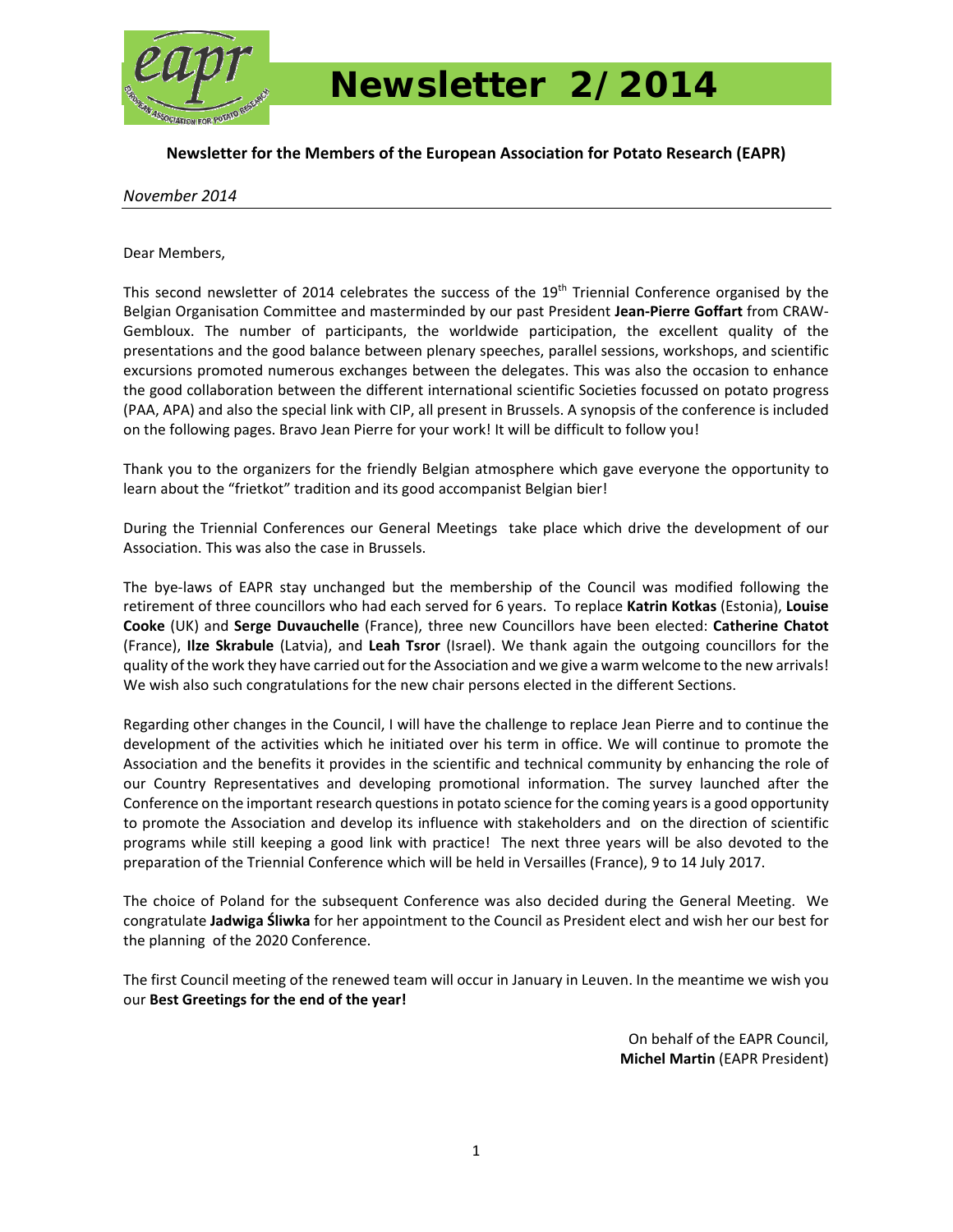# **Return on the 19th EAPR Triennial conference in Brussels: A successful international event for the Potato Research!**



The 19<sup>th</sup> Triennial Conference of the European Association for Research on Potato was held in Brussels from 6 to 11 July 2014. Under the presidency of Jean‐Pierre Goffart, it was organised by a Belgian Committee constituted from the scientific agricultural research centres (CRA‐W, ILVO), universities (UCL, UGent, Gbx‐ULg, KUL / BD), technical centres (FIWAP, CARAH, PCA, INAGRO), administration (Vlaamse Gewest) and the Belgian potato industry (Belgapom).

The main theme of this conference was the sustainability of the potato crop and its industry, an essential dimension, like economic and environmental

detailed (20% of contributions), and the latest

developments in post‐harvest, preservation, quality and nutritional value of tubers (15% of contributions). Developments

point of view than food security worldwide. The industrial

processing sector is highly developed in Western Europe, especially in Belgium, the country currently holding the world leadership in the export of potato based frozen products.

The scientific topics covered all aspects of the production and marketing of potatoes, with a focus on the most recent advances on sustainable and innovative techniques. Recent progress in genomics and breeding were widely presented and with diseases and crop protection themes, these topics represented more than half of oral and posters contributions. Recent advances in agronomy, physiology, and plant production were also





potatoes, place of potatoes in global food security and the essential dimension of connection between research

and practical needs (10% of communications).

To cover these topics, the conference program was structured around 14 plenary presentations from international experts, 131 oral presentations grouped into 22 parallel scientific sessions, six thematic

mini‐workshops, an ongoing session of 172 posters, and 6 scientific and cultural excursions through the potato production areas of Belgium.

The 410 participants(including 373 scientific delegates) from 56 different countries came mainly from Europe (80%) but also from North America (5%), Africa (5%), Asia (5 %), Latin America (4%) and Oceania (1%). The collaboration between the different international Potato Research Societies was enhanced by the presence



for more recent subjects in potato were also discussed: precision agriculture, biological control, socio‐economy of the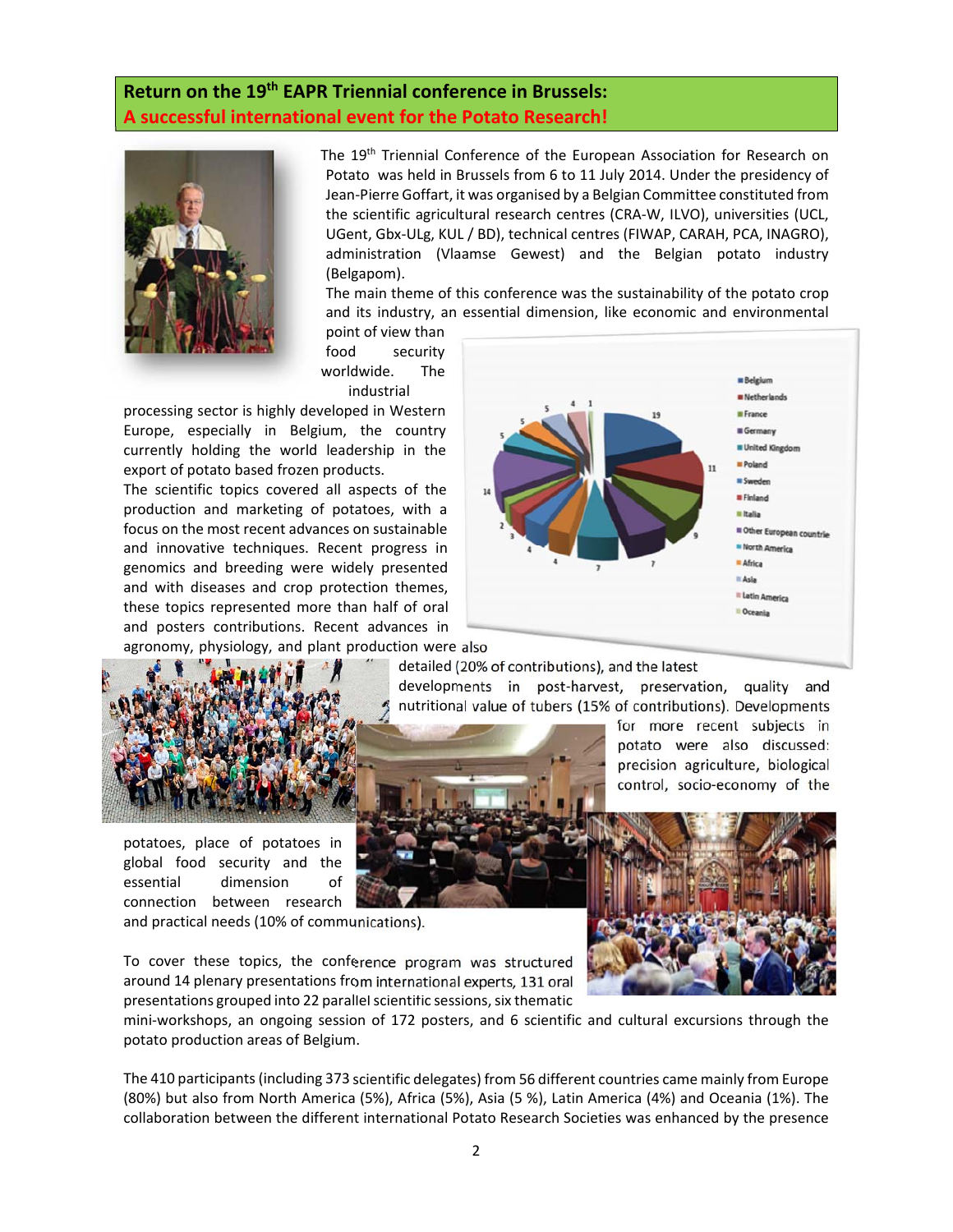of official delegations of APA (African Potato Association and its President **Dr. Gebre Endale**), PAA (Potato Association of America, including its President **Prof. Nora Olsen**) and ALAP (Asociación Latino Americana de



Colorado beetle and



(ARVALIS, France). This was done in the Belgian folk atmosphere of the "Gilles de Binche". This is now the turn of France is now the turn of France to organize the next Triennial.

la Papa). The presence of a delegation of 14 scientists from CIP (International Potato Centre, under the leadership of **Dr. André Devaux**) was much appreciated and contributed in the global discussions and exchanges during the Conference. Among the European participants from 27 countries, the top 5 was occupied by Belgium (19%), the Netherlands (11%), France (9%), Germany (7%) and the United Kingdom (7%).

During the conference, the three "Best Poster Award" was awarded to **R. Thieme**



drought resistance. The third prize was awarded to **A. Beury Ciroux** from CNPPT in

(first prize) and **K. Rudack** (second prize) of Julius Kühn Institute in Germany for their respective work on



France for her contribution on monitoring and field testing of a biological control agent (*Rhodococcus erythropolis*) against bacterial agents of blackleg and soft rot.

The complete articles of plenary lectures and reports of workshops will be published in a coming special issue of our scientific journal Potato Research.

This impressive scientific program was completed by six

excursions and a comprehensive, friendly social program which ended with the transfer of





This will be a real challenge after the success of the Belgian Edition!

# **Council renewal: Three new councillors and a "President elect" elected in Brussel**

The existing Bye-laws of the EAPR specify that councillors are elected for a six year period. This is the reason why three new Councillors have been elected in Brussels during the General Meeting to replace **Katrin Kotkas (Estonia), Louise Cooke (UK), Serge Duvauchelle (France)** who will have accomplished their service in the Council. We thank them largely for the work they made during their six year presence.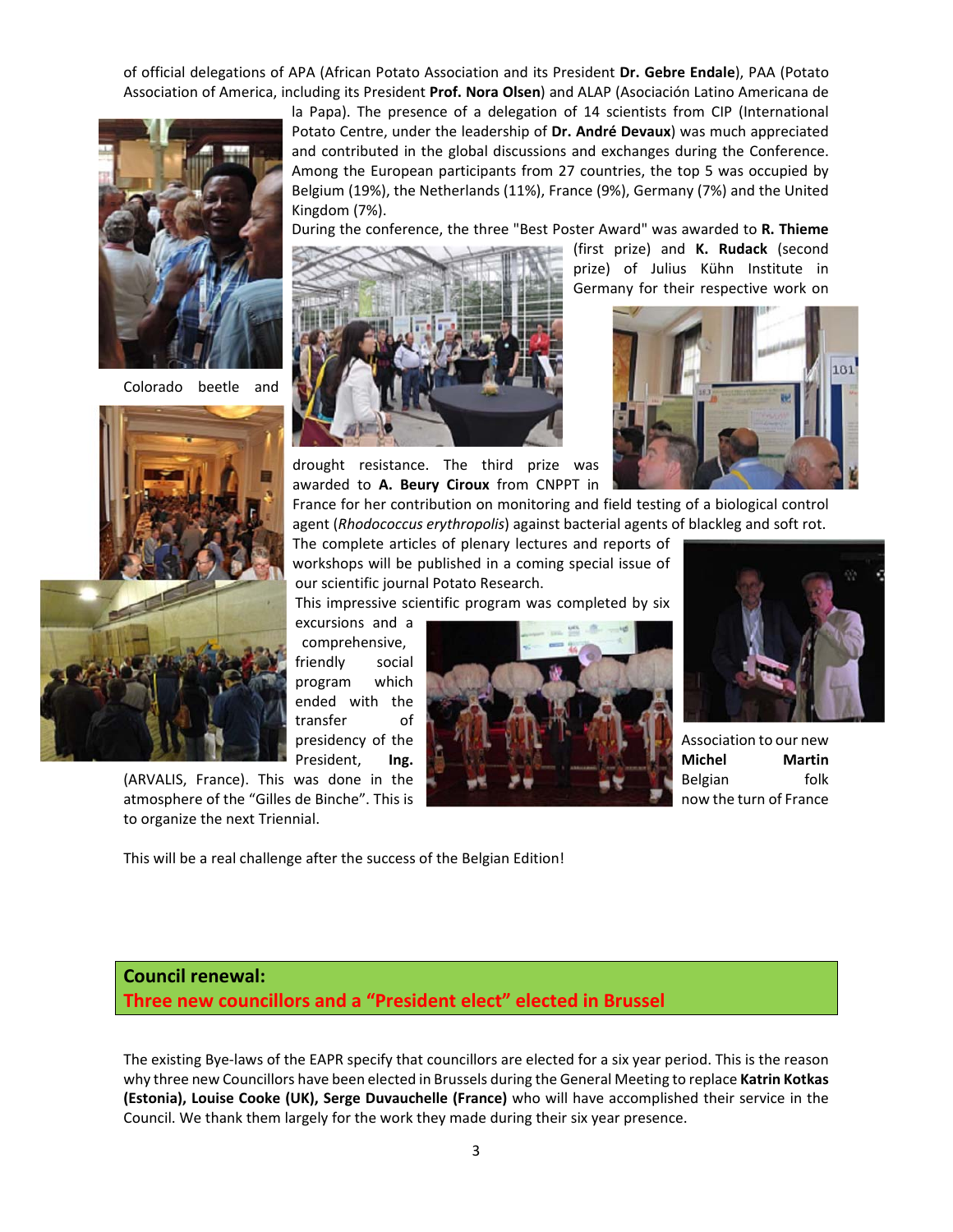We wish a friendly welcome to **theirsuccessors Catherine Chatot (France), Ilze Skrabule (Latvia), Leah Tsror (Israel)**. The next council meeting in Leuven will allocate responsibilities to the Councillors to ensure that coordination is maintained with the members. Regarding the wish of Elina Virtanen to take on new work, it was agreed to elect Catherine Chatot as Secretary of the Association.

- o **Dr. Catherine CHATOT** is a potato pathologist working in R&D department of the French breeding company Germicopa. She is an active member of the EAPR since 1986. She serves also as Country Representative (CR) for France since 2011.
- o **Dr. Ilze SKRABULE** is a potato breeder in the State Priekuli Plant Breeding Institute (Latvia). Among others, she is involved in breeding for organic farming. She is member of EAPR and CR for a long time. She is also a member of EUCARPIA.
- o **Dr. Leah TSROR** is a plant pathologist in the Department of Plant Pathology of ARO, Gilat Research Centre in Negev (Israël). She is a member of the EAPR and CR for many years. She organized the last EAPR Pathology Section Meeting in Jerusalem (2013) and was elected to chair this Section. Since 2006, she is an associate editor at Potato Research. She is also member of PAA.

To complete the Council, **Jadwiga Śliwka** has been chosen as President elect in order to organize the 21st Triennial Conference of EAPR in Poland which will take place in 2020. She will take on the EAPR Presidency at the end of the 20<sup>th</sup> Triennial Conference in Versailles (France), 9-14 July 2017.

> o **Dr. Jadwiga ŚLIWKA** is the head of the Laboratory of Potato Pathology at the Plant Breeding and Acclimatization Institute in the Department of Potato Genetics and Parental Lines in Mlochów Research Centre (Poland).

#### **Welcome to all of them in the Council with our best wishes for fruitful contributions!**

## **News from EAPR sections: Chairs of three sections newly elected, sites of section meetings announced**

After being chairmen of their respective sections since up to nine years, **Mehmet Emin Caliskan** (Agronomy and Physiology**), Adrian Cunnington** and **Romke Wustman** (Postharvest co‐chairs), and **Carl Spetz** (Virology) stepped down from their positions at EAPR 2014. During the section meetings in Brussels, their successors were elected: our former president **Jean‐Pierre Goffart** (CRA‐W, B) took over the chair of the Agronomy and Physiology section, **Glyn Harper** (AHDB Potato Council, UK) and **Tjaart Hofman** (Certis Europe bv, NL) will co‐ chair the Post Harvest section, while Adrian Fox (FERA, UK) heads EAPR's Virology section. Finlay Dale (James Hutton Institute, UK) remains chairman of the Breeding & Varietal Assessment section. **Leah Tsror** (Gilat Center, ISR), who took over the chair of section Pathology from **Asko Hannukkala** at the 2013 Jerusalem meeting, continues in this function.

The detailed affiliations and addresses of the chairs you will find within short time on the EAPR section sites.

The EAPR council expresses its sincere thanks to all current and especially to all former chairs of our **sections.** They contribute(d) significantly in keeping our five sections alive and active. As a proof of this continued activity, the 2015 and 2016 meetings of the sections are already being planned. The details will be available soon on the sections' pages at www.eapr.net, a first overview you can find in the table below.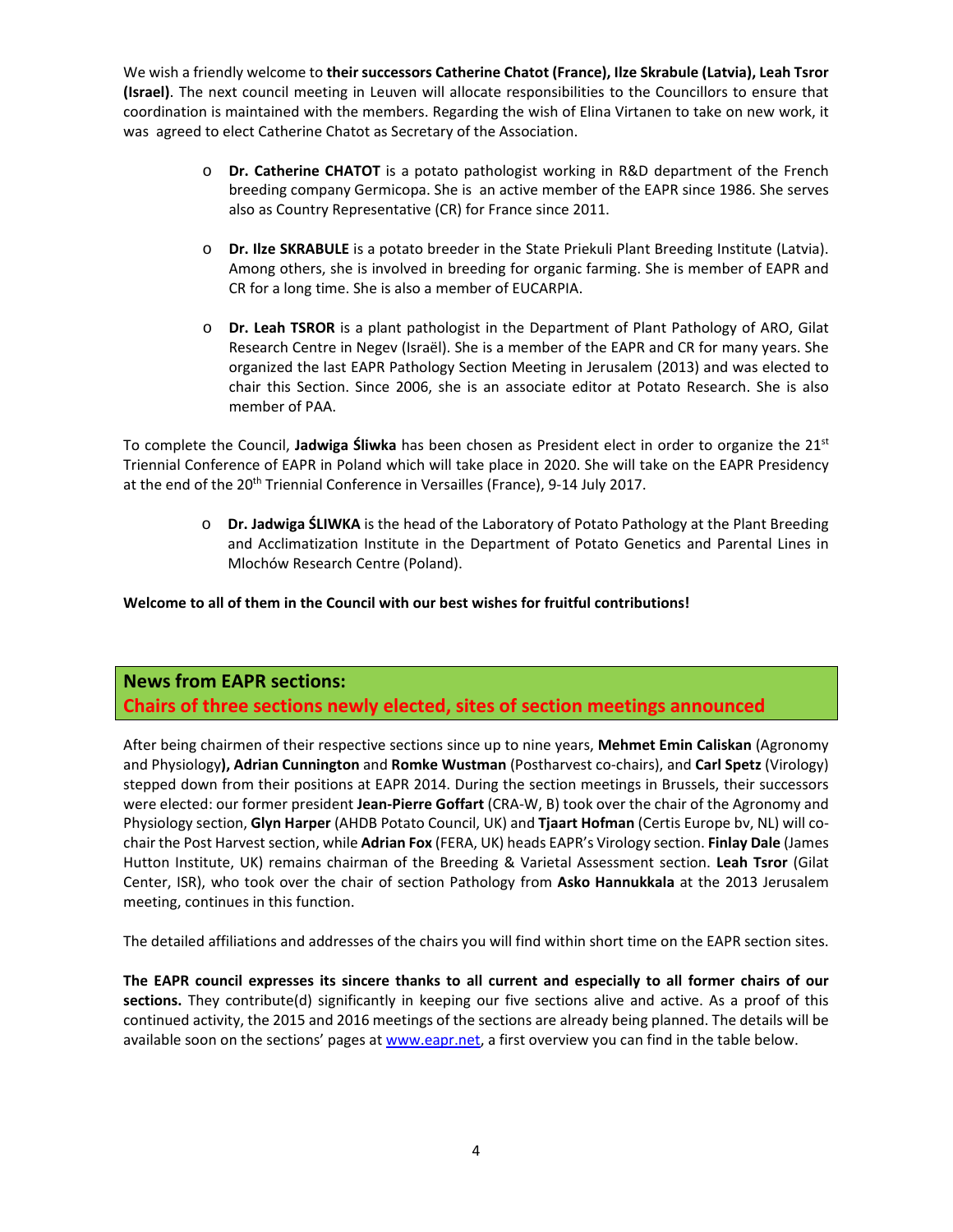#### **EAPR Sections / chair persons and next meetings**

|                             | AGRONOMY &<br>PHYSIOLOGY                | <b>BREEDING &amp;</b><br>VARIETAL<br><b>ASSESSMENT</b> | <b>POST HARVEST</b>                                                  | <b>PATHOLOGY</b>                | <b>VIROLOGY</b>                   |
|-----------------------------|-----------------------------------------|--------------------------------------------------------|----------------------------------------------------------------------|---------------------------------|-----------------------------------|
| Chair until<br>2013/2014    | Mehmet Emin<br>Caliskan<br>(since 2008) | <b>Finlay Dale</b><br>(since 2011)                     | Adrian Cunnington<br>(since 2005)<br>/ Romke Wustman<br>(since 2011) | Asko Hannukkala<br>(since 2008) | <b>Carl Spetz</b><br>(since 2008) |
| Chairperson(s)<br>2014-2017 | Jean-Pierre Goffart                     | <b>Finlay Dale</b>                                     | Glyn Harper &<br><b>Tjaart Hofman</b>                                | Leah Tsror<br>(since 2013)      | Adrian Fox                        |
| Next section<br>meeting     | 2015/2016                               | Nov. 2015                                              | 2016                                                                 | 2016                            | 2016                              |
| Location                    | Latvia                                  | Vico Equense / Napoli                                  | To be confirmed                                                      | Scotland                        | Slovenia                          |
| Organizer                   | Ilze Dimante                            | Domenico Carputo                                       |                                                                      | lan Toth                        | Marusa Pompe Novak                |



conference and the activities of our Association.

#### **Numerous initiatives relating the Brussels Conference have been made by EAPR councillors, country representatives and members in different articles for scientists or technical professionals of the potato industry**. **Thanks a lot for that!**

As an example of the good relationships we have with the other potato associations we need to acknowledge the report in the journal of the Potato Association of America (PAA Insider). In European potato magazines large numbers of pages have been devoted to the major advances in potato research reported during the conferences, such as reviews in Aardappelwereld (NL), Kartoffelbau (G), La Pomme de Terre Française (F), Potato Planet (F), Potato Review (UK), FIWAP‐ info (B), CRA‐W info (B), Le Sillon belge (B) …

Thanks to all authors of these articles which help to make the EAPR better known and help to maintain a **good connection between research and practice. Thank you in advance to the Country Representatives who we ask to develop further contributions like these!**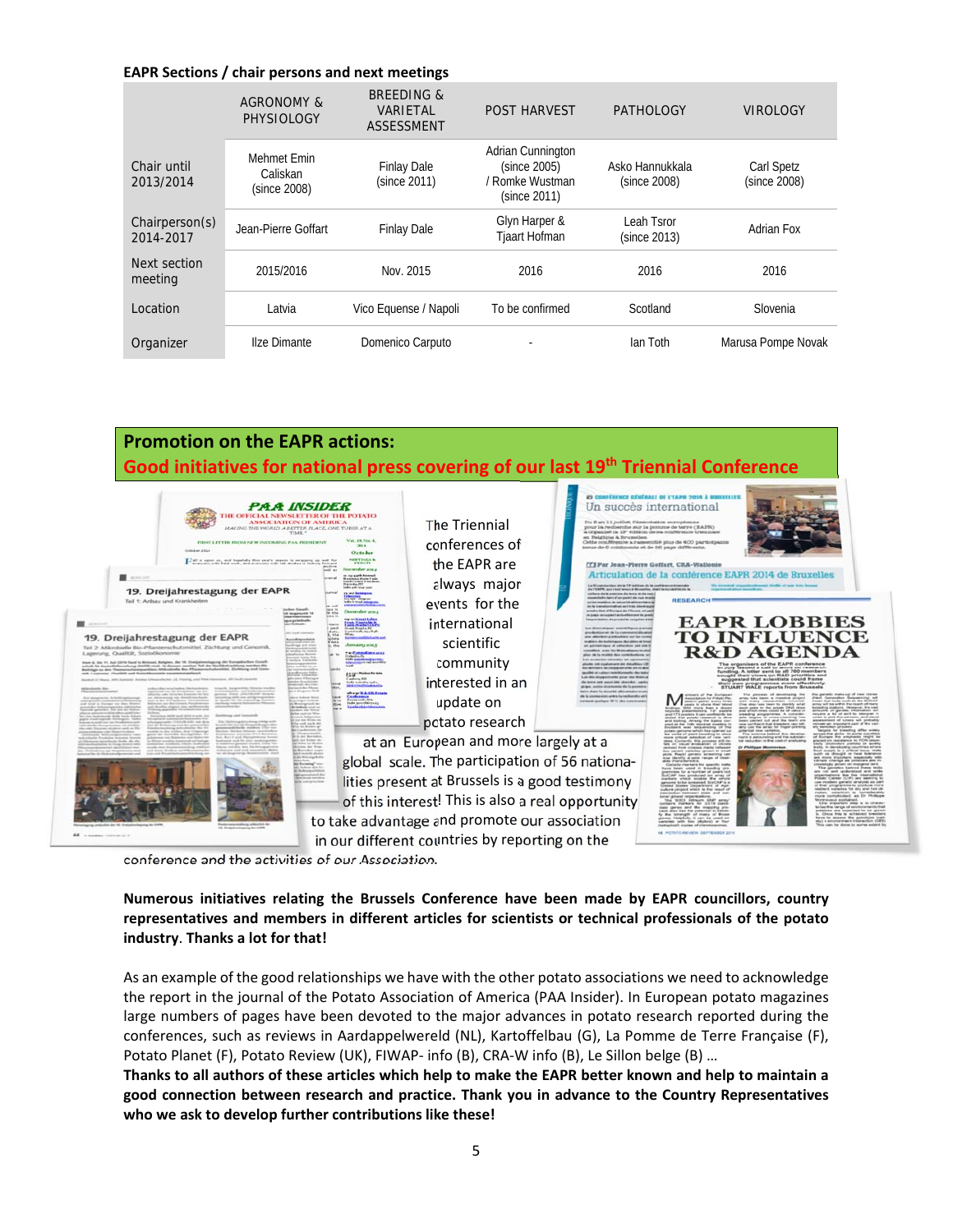However, this list of articles about the EAPR conference is certainly not exhaustive and if any others are known to you, please let Country Representative know and they will be able then to pass this onto the Council which will collate all of the reports. You will find the name of your Country Representative on the web page www.eapr.net/organization.

**The forth‐coming specialized sections meetings will be the next opportunity to develop such communications in the different countries …..** 

**Survey on research questions in potato science: A few weeks remain for sending in your contribution!**

During the 20th General Meeting of the EAPR in Brussels, on July 7th 2014, **Richard Visser** reported on the options to let the EAPR play a role in influencing the research agenda (e.g. through lobbying), initiating new research initiatives, or providing a platform to create research consortia or to report on joint research activities. In the extension of the animated discussion following this presentation, it was decided to carry out a survey to identify and rank the most urgent research questions in potato science for the period 2015 – 2025.

This survey was launched quickly after the Conference by an email call for contribution on July 30<sup>th</sup>. After three months, our action regarding research questions in potato science are well underway. We have received significant contributions from very diverse disciplines and are currently compiling these responses into an overview.

**During this process we could still include any additional contributions provided they arrive not later than December 20th 2014. So don't wait any longer before sending in your contributions!** 

**Please submit your contributions to** paul.struik@wur.nl.

**Membership application and renewal for 2015: Please act before December 31 with easy direct online contribution!!!**

**Please remember to renew your EAPR membership for 2015 to keep the many benefits you gain (see below)!** You can renew your membership online through the member login at the EAPR website www.eapr.net. Information about the procedure can be obtained from info@eapr.net. Online membership renewal is secure, easy and works in real‐time. The payment methods include secure credit card processing or PayPal. Please note that after online payment an **invoice** will be created automatically that you can download immediately.

Renewal by bank transfer remains possible. In this case, please contact our Treasurer, Kürt Demeulemeester, for information on how to do this (kurt.demeulemeester@inagro.be).

**We would like to strongly encourage you to invite your colleagues to join the EAPR**. The membership application form is available at the EAPR homepage: http://www.eapr.net/membership/membership-application/

- Being a member of the EAPR and paying the annual subscription (60 Euros) offers multiple benefits:
	- $\checkmark$  Online access to Potato Research, Euphytica and the American Journal of Potato Research,
	- $\checkmark$  A print copy of Potato Research free of charge,
	- $\checkmark$  Participation in the Triennial conferences and Section meetings at members' rates,
	- $\checkmark$  Participation in Annual Meetings of the Potato Association of America at members' rates,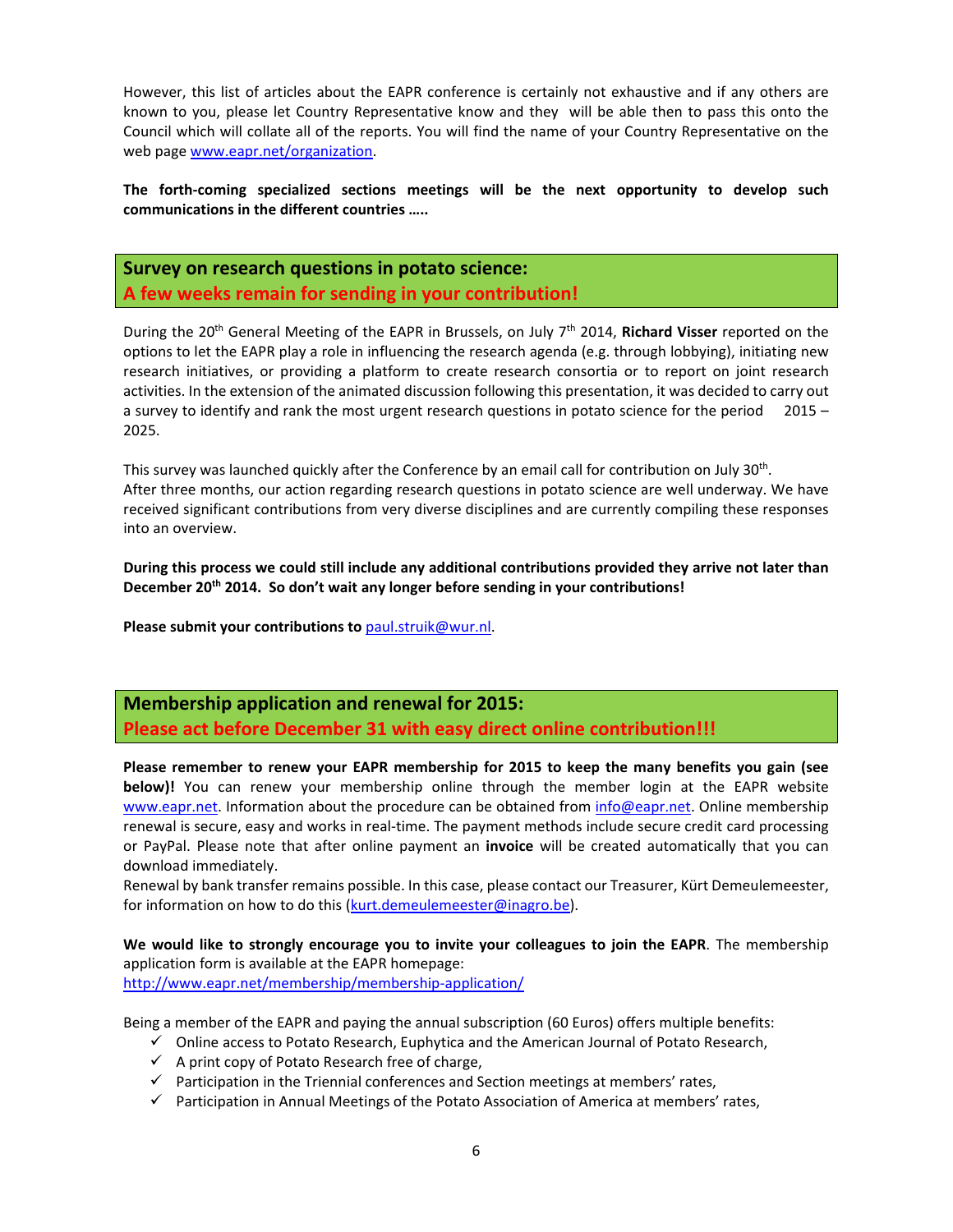English‐language books from Springer can be ordered at a 20% discount! http://www.springer.com/eapr?token=Be9DeX3w72K7Rsq

Please note that if you fail to renew before 1<sup>st</sup> March 2015, you will lose your direct personal and free **online access to the three journals (***Potato Research, Euphytica* **and** *American Journal of Potato Research***) until your membership is renewed!** 

**Consider also the value of your organisation becoming a Sustaining Member of the EAPR.** 

**For details see www.eapr.net.** 

## **Romke Wustman is a new Honorary Member of the EAPR: A reward for rendered services!**

With the recommendation of the Council, **Romke Wustman** was nominated as **Honorary Member of the EAPR** during the last triennial Conference in Brussels. Adding to his long-term participation in the activities of the Association, this nomination honours his significant contribution astreasurer of the Council during the period of Association renewal and transfer of its administrative office from Netherlands to Belgium.

After an introduction by the President Jean Pierre Goffart, the acknowledgement speech was made during the conference diner by Anton Haverkort, past Secretary of the Association and long‐time Dutch colleague of Anton. He said:

"Thank you Mr President to allow me to be the first to address Romke Wustman in his position as Honorary *Member of our Association.* 

*The rules of the EAPR stipulate three items for a member to merit this distinguished position:*

1. He or she should have a long standing career – in other words – not be too young. This has two advantages: there is little time left for the candidate to commit a faux pas that would bring a stain to his standing and a disgrace to the society. Another advantage is that the fringe benefits such as a free *subscription are not excessive seen the reduced longevity of the candidate! Regarding his age we may* conclude that Romke complies with the rules, it is his last Triennial before retirement next year. Regarding faux pas and mis-steps I fear Romke will continue to blunder as usual but no longer in the limelight, rather more in the shade so we will not notice and no harm will be done to the EAPR. Regarding costs of your Honorary Membership to the Society in the years to come Romke I hope they will be high when accumulated *over many years to come.* 

*2. This brings me to the second condition to become an Honorary Member: you must have substantially contributed to the Association. Romke Wustman volunteered – after having been asked ‐ to become Treasurer* of the Association in a time when the association was at peril financially, organizationally and regarding the continuity of its Journal. This necessitated the Council to restructure key elements of the organization such as *1) firstly publishing Potato Research by Springer rather than managed by the Association which turned the* Journal into an asset rather than a liability; 2) secondly the Council altered the Constitution after elections and moved the office from the Netherlands to ISHS in Leuven. This proved to be much more cost effective and finally opened up positions of Secretary and treasurer for non-Dutch. All this required very many more *financial and organizational tasks for the Treasurer than for previously. It also and would strongly diminish* the task load of your successors. Thanks to Council decisions and your scrupulous work: from yearly losses *when you started the treasure chest showed a healthy balance when you left the position in 2011.*